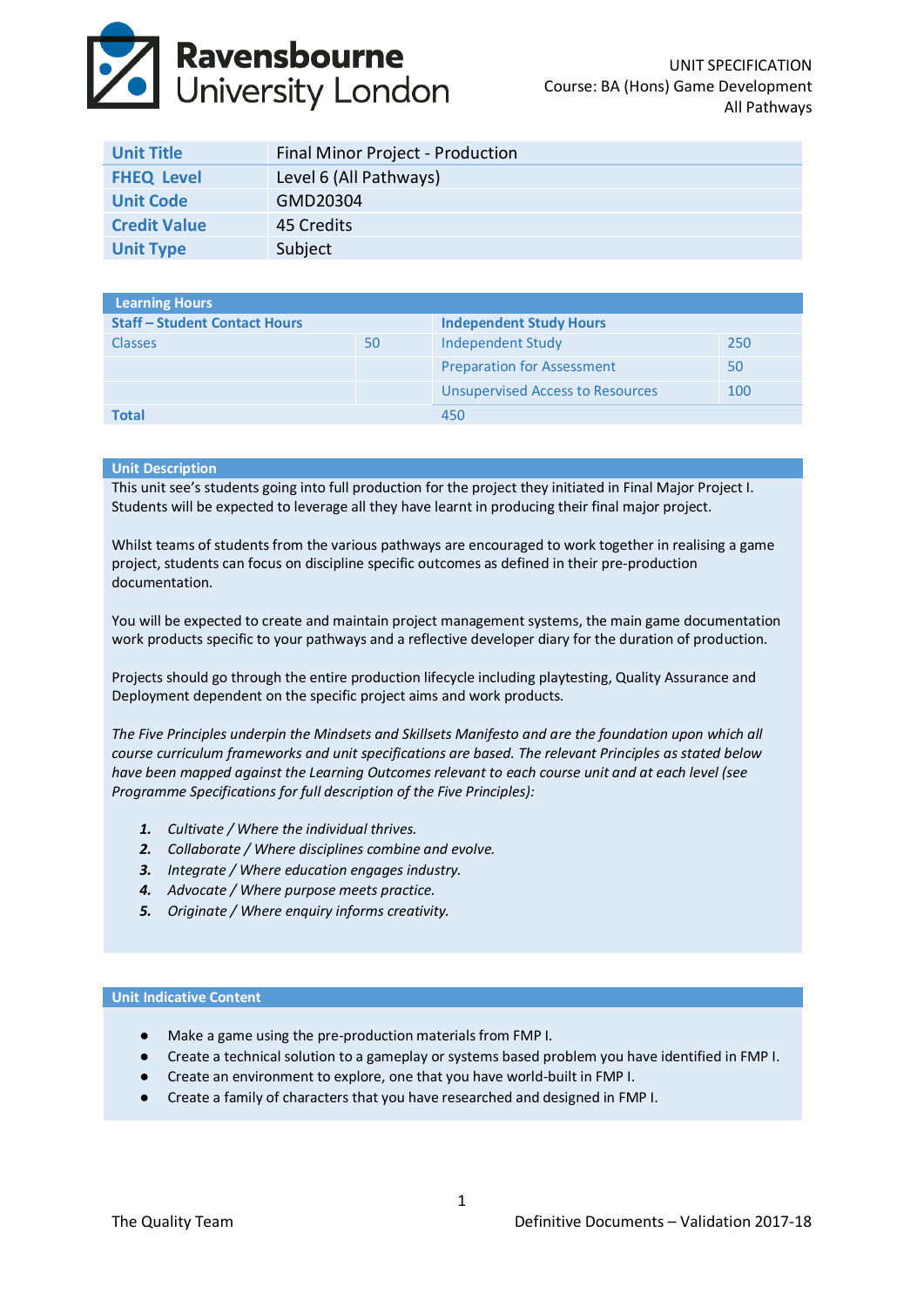# **Unit Aims**

Within the context of the Honours Degree credit framework, the aims of the course are to:

- To encourage students to work independently and interdependently using creativity, initiative, drive and passion.
- For students to articulate work effectively through critical evaluation and reflection within their practice.
- Produce a comprehensive and relative piece of production work suitable for industry and the degree show.
- To enable students to propose, research, develop and produce viable, sustainable projects within the available time, using available resources
- Promote diversity, inclusivity, ethical, social and environmental awareness and provide opportunities for study and progression to all students.

The curriculum design and units will *"facilitate acquisition of appropriate knowledge and understanding, development of the necessary personal attributes, and application of the skills which equip and prepare students for continuing personal development and professional practice."* (Subject Benchmark Statements, 2017).

**Unit Learning Outcomes (Items in bold are the main focus within each LO for the unit) Cultivate (LO1)**

- **Technical Competence**
- **Subject Knowledge**
- **Resilience**

**Evidence and contextualise capacity for utilising and synthesising discipline specific knowledge and technical competencies to support academic & practical self-efficacy and advancing employability proficiencies.**

**Collaborate (LO2)**

- **Inter-disciplinary Working**
- **Coproduction**

**Demonstrate ability to combine strategies that synthesise inter-disciplinary and trans-disciplinary working methods into personal practice.**

**Evidence aptitude to synthesise cooperative interactions and partnerships/teamwork in personal working methodologies.**

**Integrate (LO3)**

- **Communication & Presentation**
- **Networking**
- **Professional Practice**

**Demonstrate effective competence to employ coherent and aligned communication and presentation strategies in physical, written and oral forms.** 

**Evidence ability to effectively synthesise academic development with industry interactions, practices and professional working models in order to facilitate disciplinary discovery and personal professional practice.**

**Advocate (LO4)**

● **Critical Reflection**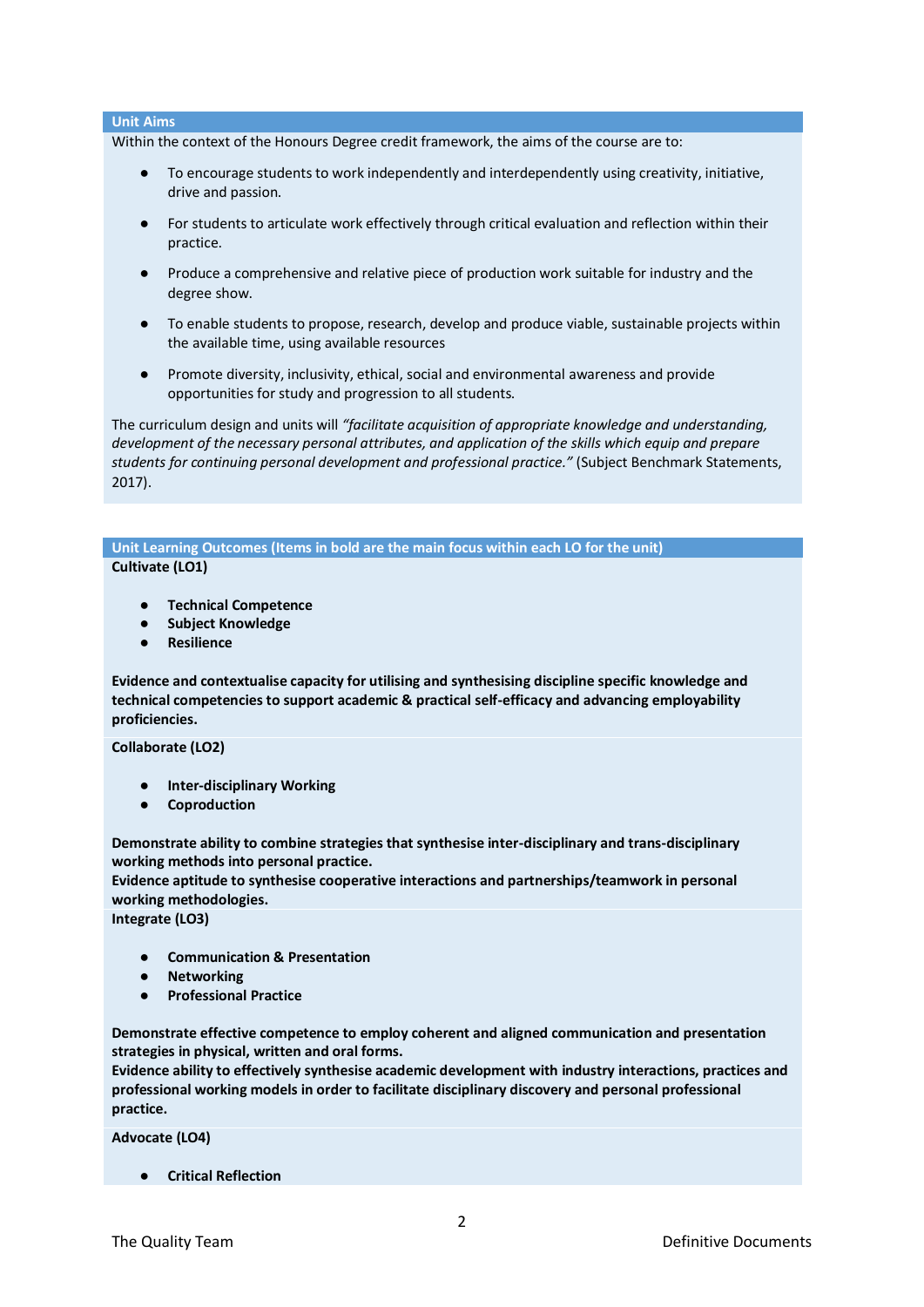● **Professional Identity**

**Evidence ability to utilise Critical Reflection, to review, analyse, interpret and evaluate personal and professional development.** 

**Identify a coherent working ethos that identifies consideration of social and ethically responsible working methods and how this aligns and supports personal professional practice. Originate (LO5)**

- **Research**
- **Experimentation**
- **Ideation**

**Evidence capacity for rigorous enquiry processes that support and facilitate practical and theoretical development in physical, written and oral forms.**

**Evidence capacity to combine & synthesise ideas, materials, tests and outcomes into solutions to inform and support and enable practical and theoretical development in physical, written and oral forms.**

#### **Learning and Teaching Methods**

Learning will be developed through: lectures, practical demonstrations, and online courses provided by 3<sup>rd</sup> parties. It will also feature seminars, tutorials, master classes, critical self and peer appraisal and collaborative working.

Where appropriate external guest speakers will further support delivery on the unit. Students will also need to undertake self‐directed independent study to support learning.

The following methods play a significant role in learning and teaching on the course:

- Group projects underpin peer learning and are used to promote transferable skills such as team working and communication.
- Aligned Workshops, Lectures and Seminar sessions support the core teaching delivery.
- Research led projects are used to embed an understanding of research and research methods from the beginning to ensure students develop the skill to explore the contexts and conditions of their practice.
- Reflective journals are used throughout the course to promote the development of autonomous, confident and critically reflective, self‐directed learners.
- Self-evaluative writing is used to enable students to take responsibility for their own learning by identifying needs and prioritisiIgboayaka90ng and planning their learning.
- Self-assessment encourages students to take responsibility for monitoring and making judgments about aspects of their own learning.
- Peer assessment is used to promote assessment as part of learning.
- Live projects and student exhibitions and /or pop up events, support an outward facing ethos and encourage students to develop their practice in relevant professional contexts.

## **Assessment methods and tasks**

*Brief description of assessment methods*

- *Formative Assessment: You will be given the opportunity for formative feedback/feedforward. This will be given midway through the unit or at an appropriate time.*
- *Summative assessment: Is the completion of the main unit tasks – typically a finished outcome together with associated research and reflective elements and the completion of a digital workbook*